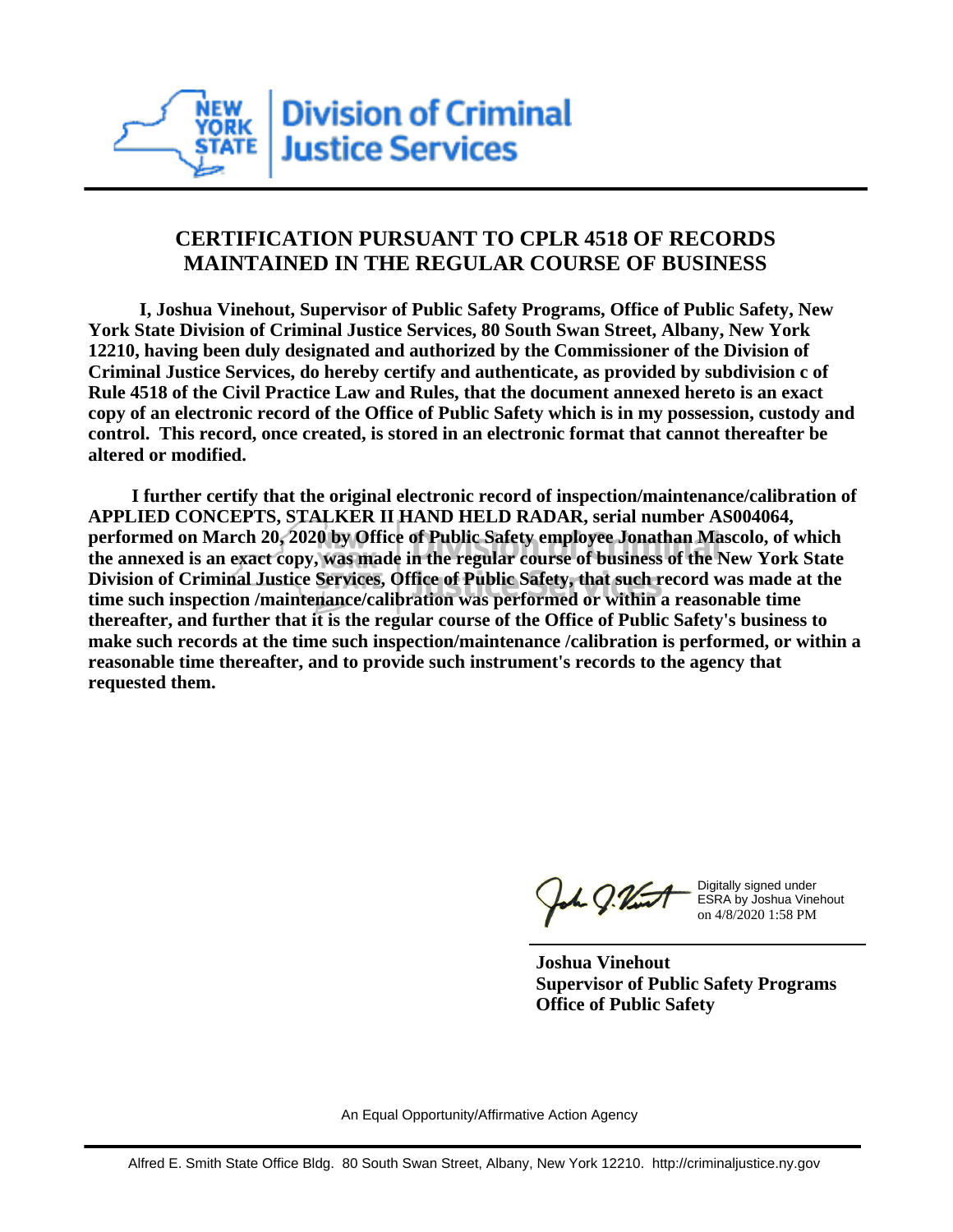## **RADAR RECORD OF INSPECTION / MAINTENANCE / CALIBRATION**

**Name of Submitting Agency: Stony Point Town Police Department Manufacturer: APPLIED CONCEPTS Model: STALKER II HAND HELD Date: March 20, 2020 Serial Number: AS004064**

 **I hereby certify that APPLIED CONCEPTS RADAR, model STALKER II HAND HELD, serial number AS004064/ / N/A / / N/A, has been calibrated using standards whose accuracies are established by the National Bureau of Standards, or have been derived by the ratio type of self calibration techniques. Calibration has been effected by controlled tests performed on the date indicated above.**

| <b>Test No</b> | <b>Internal Standard</b>                   | <b>Test Result</b> |
|----------------|--------------------------------------------|--------------------|
|                | <b>PAS MPH</b>                             | <b>PAS MPH</b>     |
| <b>Test No</b> | <b>Certification Standard (Stationary)</b> | <b>Test Result</b> |
|                | 40 MPH                                     | 40 MPH             |
|                | 25 MPH<br>YORK                             | 25 MPH             |
| <b>Test No</b> | <b>Certification Standard (Moving)</b>     | <b>Test Result</b> |
|                | <b>40 MPH</b>                              | <b>15 MPH</b>      |
|                | <b>25 MPH</b>                              |                    |

**Turning Fork Certification / Date of Certification: March 20, 2020**

| <b>Serial Number</b> | <b>Frequency</b> | <b>Test Result</b> |  |
|----------------------|------------------|--------------------|--|
| FB246764             | 4167 HZ          | 40 MPH             |  |

**The above stated tuning fork has been tested and found to oscillate at 4167 Hertz. It will cause a calibration signal of 40 MPH when used with a Doppler traffic radar operating at 34,700 Mhz.**

| <b>Serial Number</b> | Frequency | <b>Test Result</b> |  |
|----------------------|-----------|--------------------|--|
| FA145720             | 2614 HZ   | 25 MPH             |  |

**The above stated tuning fork has been tested and found to oscillate at 2614 Hertz. It will cause a calibration signal of 25 MPH when used with a Doppler traffic radar operating at 34,700 Mhz.**

 **I further certify that the entries made in these records were made at the time that the inspection /maintenance/calibration of the above identified RADAR was performed, or within a reasonable time thereafter.**

 *page 1 of 2* 

Digitally signed under ESRA by Jonathan Mascolo on 3/20/2020 12:29 PM

**Jonathan Mascolo Highway Safety Equipment Technician Office of Public Safety**

**\_\_\_\_\_\_\_\_\_\_\_\_\_\_\_\_\_\_\_\_\_\_\_\_\_\_\_\_\_\_\_\_\_\_\_\_\_**